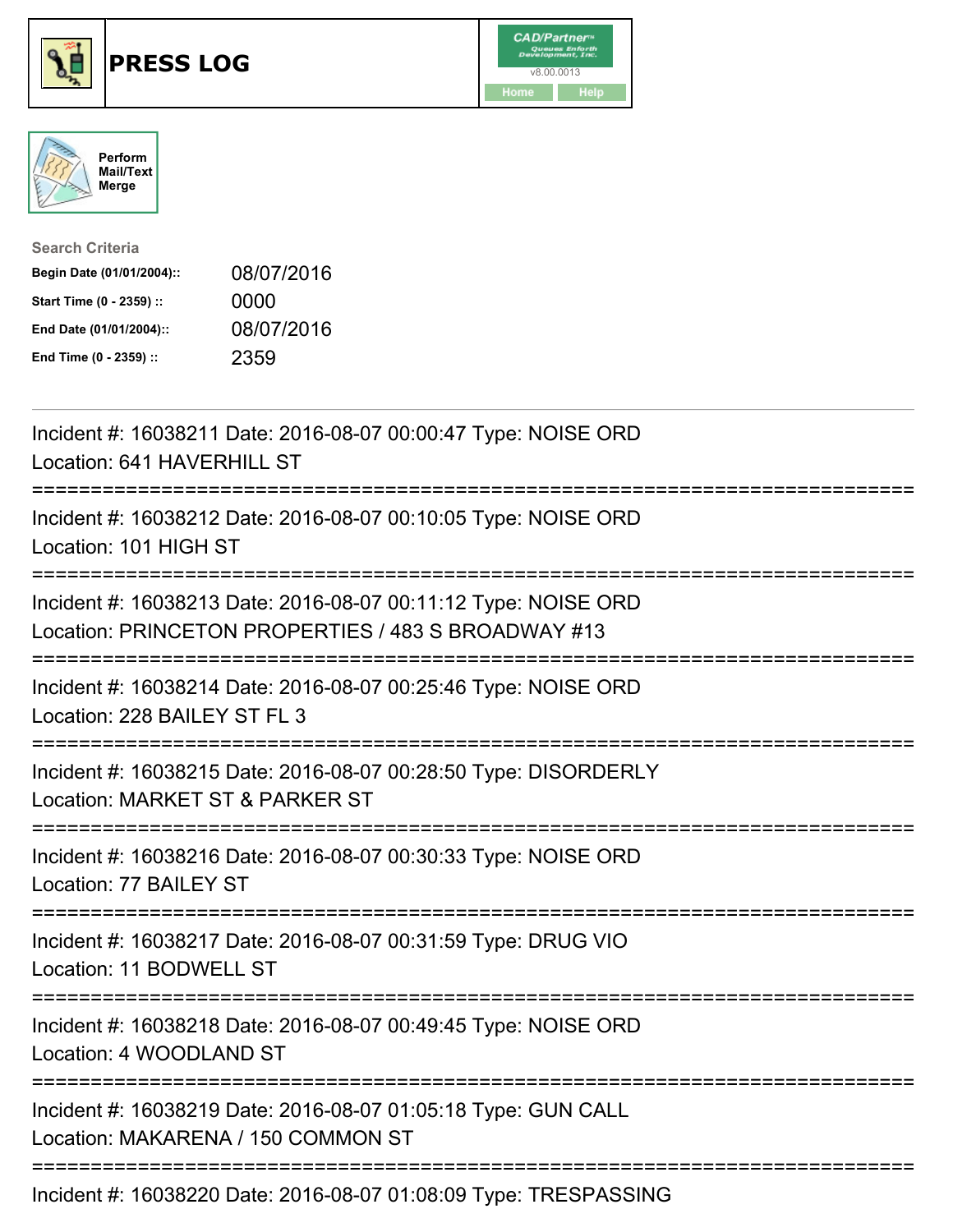Location: 11 BODWELL ST =========================================================================== Incident #: 16038221 Date: 2016-08-07 01:15:18 Type: NOISE ORD Location: FERRY ST & LESLIE ST =========================================================================== Incident #: 16038222 Date: 2016-08-07 01:20:17 Type: NOISE ORD Location: 11 BENNINGTON ST =========================================================================== Incident #: 16038223 Date: 2016-08-07 01:24:30 Type: NOISE ORD Location: 2 FLORENCE CT =========================================================================== Incident #: 16038224 Date: 2016-08-07 01:34:26 Type: HIT & RUN M/V Location: BENNINGTON ST & LAWRENCE ST =========================================================================== Incident #: 16038225 Date: 2016-08-07 01:37:00 Type: NOISE ORD Location: 54 CROSBY ST =========================================================================== Incident #: 16038227 Date: 2016-08-07 01:38:17 Type: NOISE ORD Location: HAVERHILL ST & UNION ST =========================================================================== Incident #: 16038226 Date: 2016-08-07 01:38:52 Type: ALARMS Location: 123 LAWRENCE ST =========================================================================== Incident #: 16038228 Date: 2016-08-07 01:42:46 Type: NOISE ORD Location: 52 CAMBRIDGE ST =========================================================================== Incident #: 16038229 Date: 2016-08-07 01:56:54 Type: HIT & RUN M/V Location: 38 SANBORN ST =========================================================================== Incident #: 16038230 Date: 2016-08-07 02:00:16 Type: SUS PERS/MV Location: 11 BODWELL ST =========================================================================== Incident #: 16038231 Date: 2016-08-07 02:03:00 Type: NOISE ORD Location: 279 SALEM ST =========================================================================== Incident #: 16038232 Date: 2016-08-07 02:03:58 Type: NOISE ORD Location: 39 WOODLAND ST =========================================================================== Incident #: 16038233 Date: 2016-08-07 02:05:38 Type: NOISE ORD Location: BASSWOOD ST & JUNIPER ST =========================================================================== Incident #: 16038235 Date: 2016-08-07 02:07:00 Type: AUTO ACC/NO PI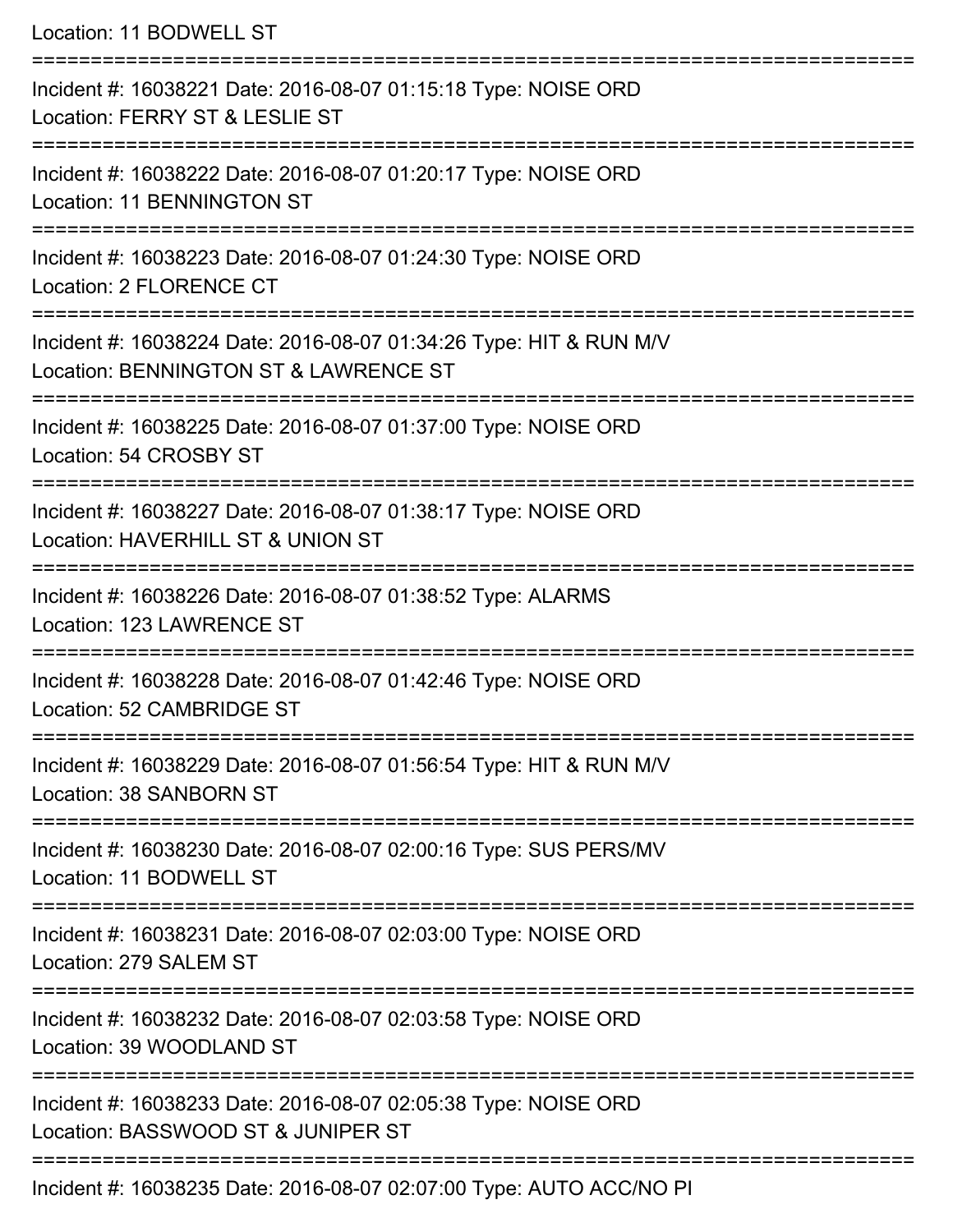=========================================================================== Incident #: 16038234 Date: 2016-08-07 02:07:09 Type: ASSSIT AMBULANC Location: 188 BROADWAY =========================================================================== Incident #: 16038236 Date: 2016-08-07 02:12:47 Type: ALARM/BURG Location: NAT'L AMUSEMENT / 6 CHICKERING ST =========================================================================== Incident #: 16038237 Date: 2016-08-07 02:21:28 Type: M/V STOP Location: HAVERHILL ST & LAWRENCE ST =========================================================================== Incident #: 16038238 Date: 2016-08-07 02:23:16 Type: DISTURBANCE Location: 43 CAMBRIDGE ST =========================================================================== Incident #: 16038239 Date: 2016-08-07 02:42:39 Type: MEDIC SUPPORT Location: HAVERHILL ST & ROYAL ST =========================================================================== Incident #: 16038241 Date: 2016-08-07 02:46:38 Type: M/V STOP Location: INMAN ST & S BROADWAY =========================================================================== Incident #: 16038240 Date: 2016-08-07 02:47:39 Type: ASSSIT AMBULANC Location: 329 HIGH ST FL 1 =========================================================================== Incident #: 16038242 Date: 2016-08-07 02:49:25 Type: ALARM/BURG Location: SALS / 354 MERRIMACK ST =========================================================================== Incident #: 16038243 Date: 2016-08-07 03:11:39 Type: NOISE ORD Location: 27 WINTER ST =========================================================================== Incident #: 16038244 Date: 2016-08-07 03:13:41 Type: M/V STOP Location: MT VERNON ST & S BROADWAY =========================================================================== Incident #: 16038245 Date: 2016-08-07 03:14:09 Type: NOISE ORD Location: 550 BROADWAY =========================================================================== Incident #: 16038246 Date: 2016-08-07 03:26:32 Type: NOISE ORD Location: 9 FASTON ST #BACK FL 1 =========================================================================== Incident #: 16038247 Date: 2016-08-07 03:39:31 Type: DISTURBANCE Location: 9 EASTON ST #REAR FL 1 =========================================================================== Incident #: 16038248 Date: 2016-08-07 03:52:13 Type: B&E/PAST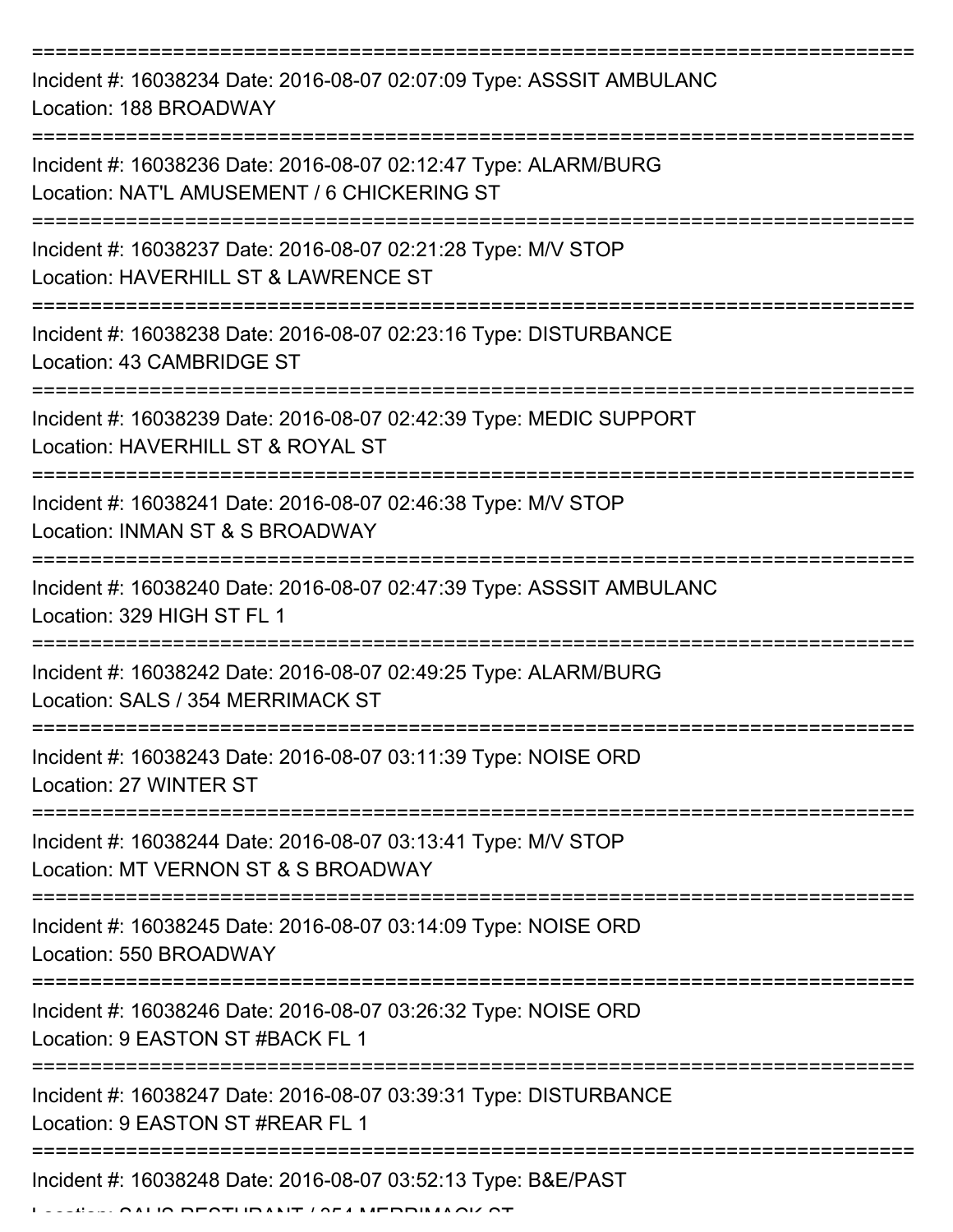| Incident #: 16038249 Date: 2016-08-07 04:00:03 Type: FIGHT<br>Location: 101 HOWARD ST                                   |
|-------------------------------------------------------------------------------------------------------------------------|
| Incident #: 16038250 Date: 2016-08-07 04:01:38 Type: NOISE ORD<br>Location: 9 EASTON ST                                 |
| Incident #: 16038251 Date: 2016-08-07 04:08:35 Type: DISTURBANCE<br>Location: MCDONALDS / 50 BROADWAY                   |
| Incident #: 16038252 Date: 2016-08-07 04:22:27 Type: ALARM/BURG<br>Location: RIVERSIDE CONG CHURCH / 290 WATER ST       |
| Incident #: 16038253 Date: 2016-08-07 04:36:45 Type: SHOTS FIRED<br>Location: 357 LOWELL ST FL 2                        |
| Incident #: 16038254 Date: 2016-08-07 04:56:45 Type: DISTURBANCE<br>Location: HELFRICH BROS / 39 MERRIMACK ST           |
| Incident #: 16038255 Date: 2016-08-07 05:05:01 Type: NOISE ORD<br>Location: 110 SPRINGFIELD ST FL 2                     |
| Incident #: 16038256 Date: 2016-08-07 05:18:34 Type: FIGHT<br>Location: BRADFORD ST & FRANKLIN ST                       |
| Incident #: 16038257 Date: 2016-08-07 05:58:29 Type: MEDIC SUPPORT<br>Location: 40 WHITE ST #67 FL 2                    |
| Incident #: 16038258 Date: 2016-08-07 06:02:05 Type: DOMESTIC/PROG<br>Location: GONZALEZ RESIDENCE / 22 BODWELL ST FL 1 |
| Incident #: 16038259 Date: 2016-08-07 06:14:01 Type: NOISE ORD<br>Location: 148 WILLOW ST                               |
| Incident #: 16038260 Date: 2016-08-07 06:21:16 Type: B&E/PAST<br>Location: 183 PARKER ST #4                             |
| Incident #: 16038261 Date: 2016-08-07 06:27:54 Type: FIRE<br>Location: 351 BROADWAY                                     |
| Incident #: 16038262 Date: 2016-08-07 07:08:20 Type: PARK & WALK                                                        |

Location: BROADWAY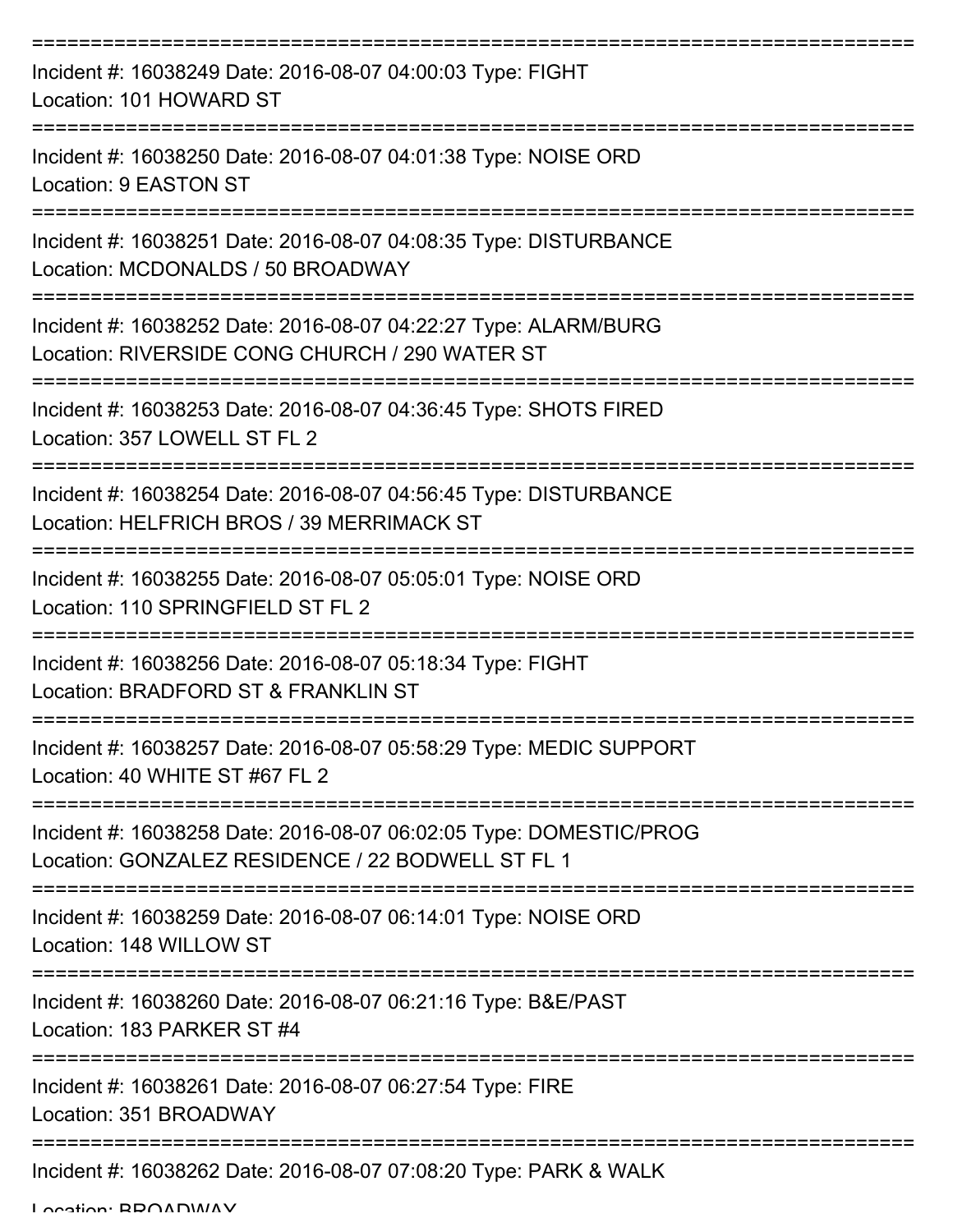| Incident #: 16038263 Date: 2016-08-07 07:13:46 Type: ALARM/BURG<br>Location: SO LAW EAST / 165 CRAWFORD ST                        |
|-----------------------------------------------------------------------------------------------------------------------------------|
| Incident #: 16038264 Date: 2016-08-07 07:27:46 Type: TOW OF M/V<br>Location: 33 ALDER ST                                          |
| Incident #: 16038266 Date: 2016-08-07 07:46:55 Type: DOMESTIC/PAST<br>Location: 38 NORRIS ST                                      |
| Incident #: 16038265 Date: 2016-08-07 07:46:58 Type: GUN CALL<br>Location: TREMONT ST & HAMPSHIRE                                 |
| Incident #: 16038267 Date: 2016-08-07 07:53:23 Type: ALARM/BURG<br>Location: SANTOS RESIDENCE / 35 KENDALL ST                     |
| Incident #: 16038268 Date: 2016-08-07 08:03:59 Type: PARK & WALK<br>Location: 0 BROADWAY                                          |
| Incident #: 16038269 Date: 2016-08-07 08:26:25 Type: MV/BLOCKING<br>Location: 57 AMHERST ST                                       |
| Incident #: 16038270 Date: 2016-08-07 09:26:12 Type: MEDIC SUPPORT<br>Location: 66 SHATTUCK ST                                    |
| Incident #: 16038271 Date: 2016-08-07 09:50:01 Type: B&E/MV/PAST<br>Location: 9 OSGOOD ST                                         |
| ------------------<br>------------<br>Incident #: 16038272 Date: 2016-08-07 09:53:49 Type: MV/BLOCKING<br>Location: 165 MARGIN ST |
| Incident #: 16038273 Date: 2016-08-07 10:09:54 Type: WARRANT SERVE<br>Location: 296 BROADWAY                                      |
| Incident #: 16038274 Date: 2016-08-07 10:25:58 Type: MAL DAMAGE<br>Location: DOGGONE PURR-FECT / 265 MERRIMACK ST                 |
| Incident #: 16038275 Date: 2016-08-07 10:38:19 Type: PARK & WALK<br>Location: BRADFORD ST & BROADWAY                              |
| Incident #: 16038276 Date: 2016-08-07 10:40:01 Type: PARK & WALK                                                                  |

Location: MARKET ST & S UNION ST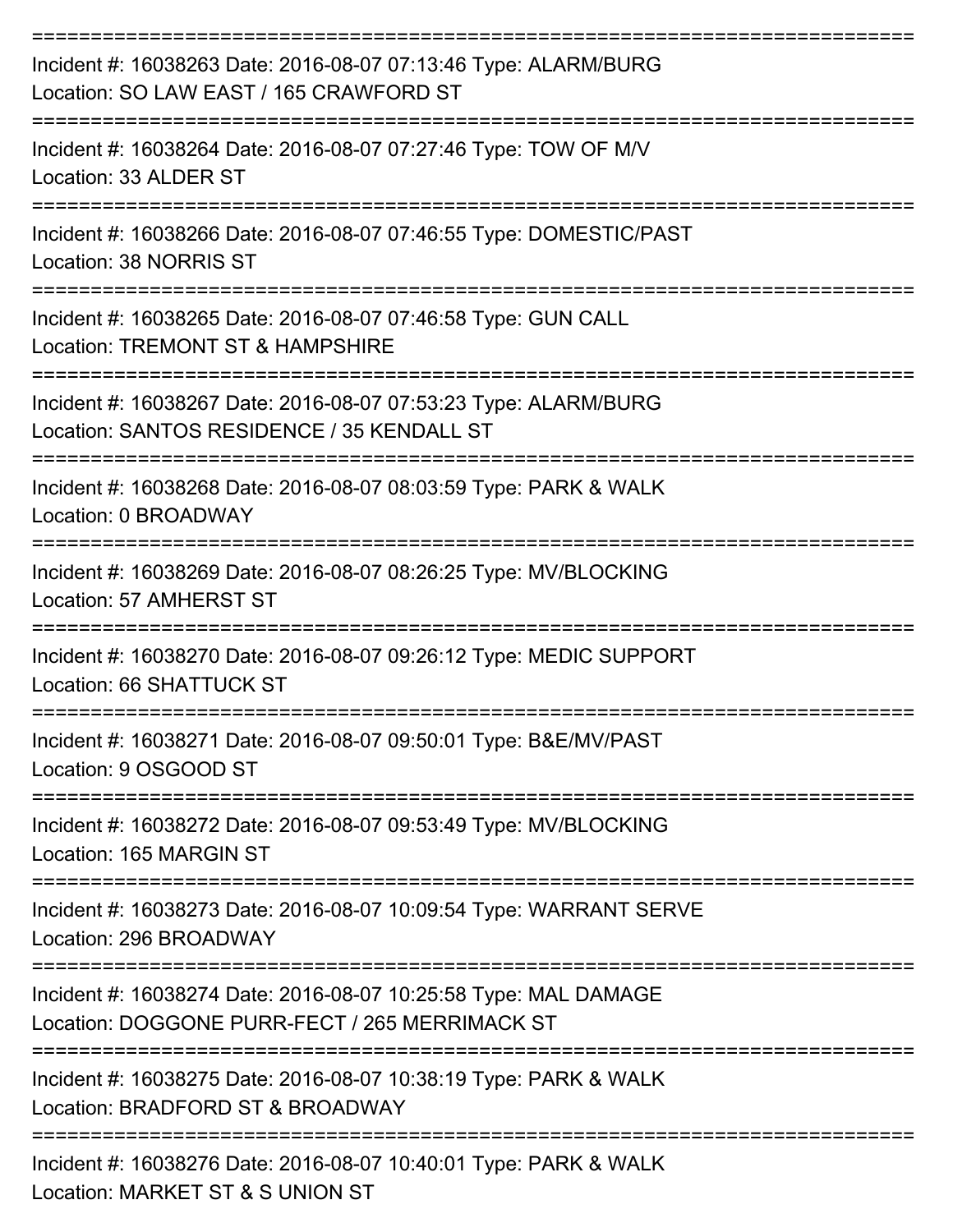| Incident #: 16038277 Date: 2016-08-07 10:51:02 Type: INVESTIGATION<br>Location: 2 GRAINGER ST FL 1ST FL                                                       |
|---------------------------------------------------------------------------------------------------------------------------------------------------------------|
| =====================<br>Incident #: 16038278 Date: 2016-08-07 11:02:10 Type: DISTURBANCE<br>Location: U-HAUL / 375 BROADWAY                                  |
| Incident #: 16038279 Date: 2016-08-07 11:25:12 Type: ALARM/BURG<br>Location: HAFFNER'S CORPORATE OFFICE / 2 INTERNATIONAL WY<br>============================= |
| Incident #: 16038280 Date: 2016-08-07 11:32:19 Type: M/V STOP<br>Location: 59 WHITE ST                                                                        |
| Incident #: 16038281 Date: 2016-08-07 11:37:01 Type: FIRE<br>Location: 233 PROSPECT ST FL 2ND<br>=================                                            |
| Incident #: 16038282 Date: 2016-08-07 12:11:16 Type: M/V STOP<br>Location: 72 AVON ST                                                                         |
| Incident #: 16038283 Date: 2016-08-07 12:13:37 Type: SHOPLIFTING<br>Location: MARKET BASKET / 700 ESSEX ST                                                    |
| Incident #: 16038284 Date: 2016-08-07 12:29:26 Type: DISTURBANCE<br>Location: 635 ESSEX ST #APT43                                                             |
| Incident #: 16038286 Date: 2016-08-07 12:38:20 Type: TOW OF M/V<br>Location: 284 ESSEX ST                                                                     |
| Incident #: 16038287 Date: 2016-08-07 12:52:56 Type: MAN DOWN<br>Location: 481 BROADWAY                                                                       |
| Incident #: 16038288 Date: 2016-08-07 12:55:05 Type: E911 HANGUP<br>Location: 47 BUTLER ST                                                                    |
| Incident #: 16038289 Date: 2016-08-07 13:01:00 Type: NOISE ORD<br>Location: 232 BAILEY ST FL 3RD                                                              |
| Incident #: 16038290 Date: 2016-08-07 13:06:54 Type: MAN DOWN<br>Location: KFC / 490 S UNION ST                                                               |
| Incident #: 16038292 Date: 2016-08-07 13:14:36 Type: MEDIC SUPPORT<br>Location: 134 SPRUCE ST #APT 1                                                          |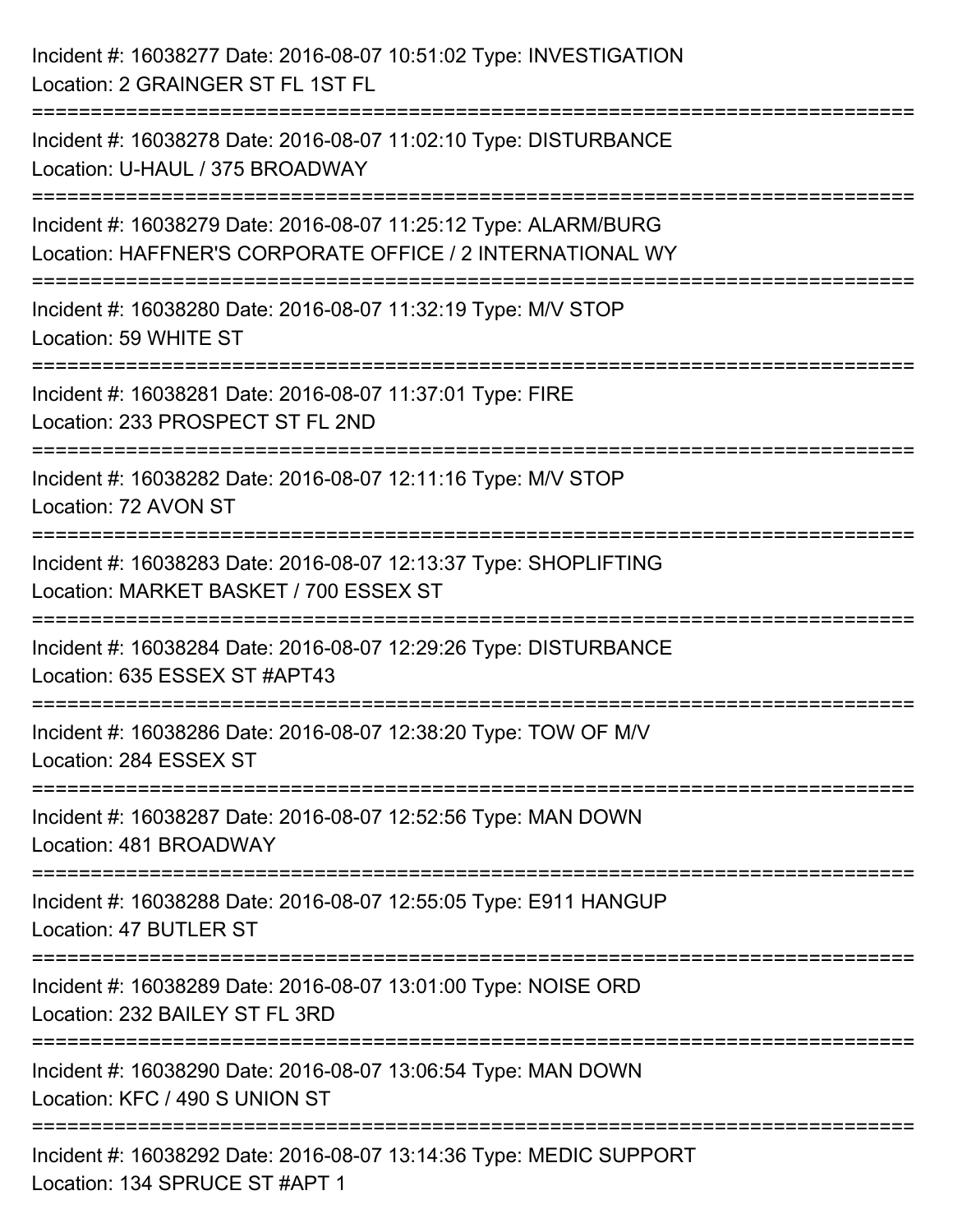| Incident #: 16038291 Date: 2016-08-07 13:14:47 Type: M/V STOP<br>Location: CARLETON ST & EVERETT ST                                             |
|-------------------------------------------------------------------------------------------------------------------------------------------------|
| Incident #: 16038297 Date: 2016-08-07 13:25:19 Type: TRESPASSING<br>Location: SAM'S FOOD STORE / 389 BROADWAY                                   |
| Incident #: 16038293 Date: 2016-08-07 13:25:45 Type: DISTURBANCE<br>Location: SUPER LIQUORS / 35 S BROADWAY<br>================================ |
| Incident #: 16038294 Date: 2016-08-07 13:26:56 Type: M/V STOP<br><b>Location: EVERETT ST</b>                                                    |
| Incident #: 16038295 Date: 2016-08-07 13:29:09 Type: M/V STOP<br><b>Location: HAMPSHIRE ST</b>                                                  |
| Incident #: 16038296 Date: 2016-08-07 13:30:19 Type: NOISE ORD<br>Location: 36 BOXFORD ST FL 2ND                                                |
| Incident #: 16038299 Date: 2016-08-07 13:41:36 Type: MEDIC SUPPORT<br>Location: 62 MIDDLEBURY ST                                                |
| Incident #: 16038298 Date: 2016-08-07 13:43:11 Type: 911 HANG UP<br>Location: 50 FERRY ST                                                       |
| Incident #: 16038300 Date: 2016-08-07 13:49:14 Type: KEEP PEACE<br>Location: E KINGSTON ST                                                      |
| Incident #: 16038301 Date: 2016-08-07 14:00:17 Type: NOTIFICATION<br>Location: 68 MT VERNON ST                                                  |
| Incident #: 16038302 Date: 2016-08-07 14:13:01 Type: M/V STOP<br>Location: INMAN ST & S BROADWAY                                                |
| Incident #: 16038304 Date: 2016-08-07 14:25:32 Type: CK WELL BEING<br><b>Location: CENTRAL BRIDGE</b>                                           |
| Incident #: 16038303 Date: 2016-08-07 14:27:25 Type: AUTO ACC/PI<br>Location: 220 ANDOVER ST                                                    |
| Incident #: 16038305 Date: 2016-08-07 14:43:13 Type: ALARM/BURG<br>Location: MILL DIRECT TEXTILES / 15 UNION ST                                 |

===========================================================================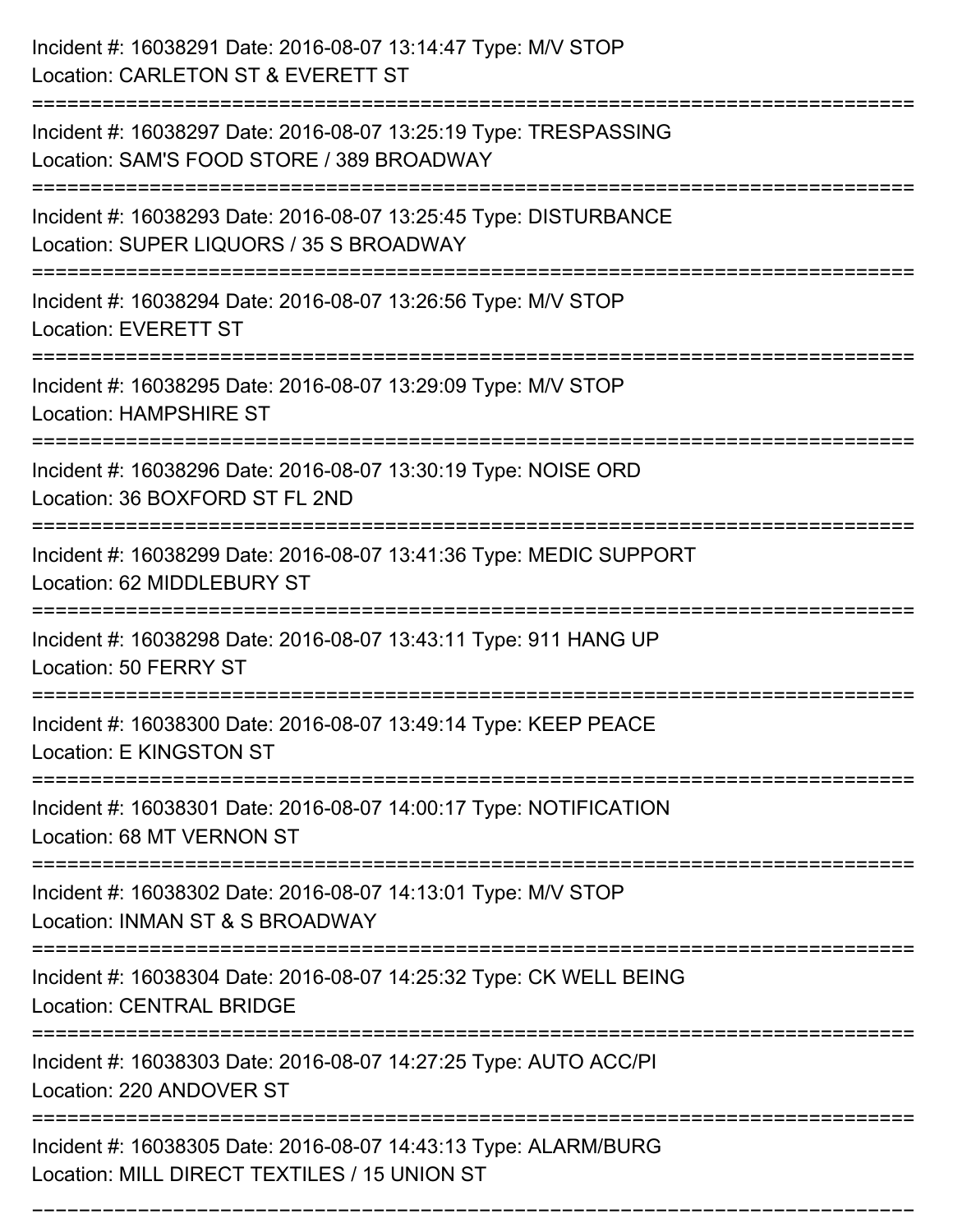| Incident #: 16038306 Date: 2016-08-07 14:47:44 Type: TOW OF M/V<br>Location: HAFFNERS GAS STATION / 194 S BROADWAY<br>:=======================                     |
|--------------------------------------------------------------------------------------------------------------------------------------------------------------------|
| Incident #: 16038307 Date: 2016-08-07 14:58:22 Type: B&E/PAST<br>Location: 34 PARK ST #1                                                                           |
| Incident #: 16038308 Date: 2016-08-07 15:04:16 Type: MISSING PERS<br>Location: 29 EXCHANGE ST #2<br>======================                                         |
| Incident #: 16038309 Date: 2016-08-07 15:12:39 Type: DISTURBANCE<br>Location: 180 CRAWFORD ST                                                                      |
| Incident #: 16038310 Date: 2016-08-07 15:19:57 Type: FIGHT<br>Location: 20 HILLTOP AV<br>----------------------------------<br>=================================== |
| Incident #: 16038311 Date: 2016-08-07 15:24:07 Type: MAN DOWN<br>Location: 58 BROADWAY                                                                             |
| Incident #: 16038312 Date: 2016-08-07 15:30:37 Type: M/V STOP<br>Location: BROADWAY & MANCHESTER ST<br>-------------------                                         |
| Incident #: 16038313 Date: 2016-08-07 15:36:42 Type: MV/BLOCKING<br>Location: CAMBRIDGE ST & WINTHROP AV                                                           |
| Incident #: 16038315 Date: 2016-08-07 15:53:33 Type: STOL/MV/PAS<br>Location: 154 BROADWAY                                                                         |
| Incident #: 16038314 Date: 2016-08-07 15:55:34 Type: DISTURBANCE<br>Location: 204 PHILLIPS ST #APT 1                                                               |
| Incident #: 16038316 Date: 2016-08-07 16:11:41 Type: M/V STOP<br>Location: BROADWAY & METHUEN ST                                                                   |
| Incident #: 16038317 Date: 2016-08-07 16:15:19 Type: AUTO ACC/NO PI<br>Location: LOWELL ST & MILTON ST                                                             |
| Incident #: 16038318 Date: 2016-08-07 16:17:55 Type: THREATS<br>Location: CHESTNUT ST & LAWRENCE ST                                                                |
| Incident #: 16038319 Date: 2016-08-07 16:24:22 Type: NOTIFICATION<br>Location: 68 MT VERNON ST                                                                     |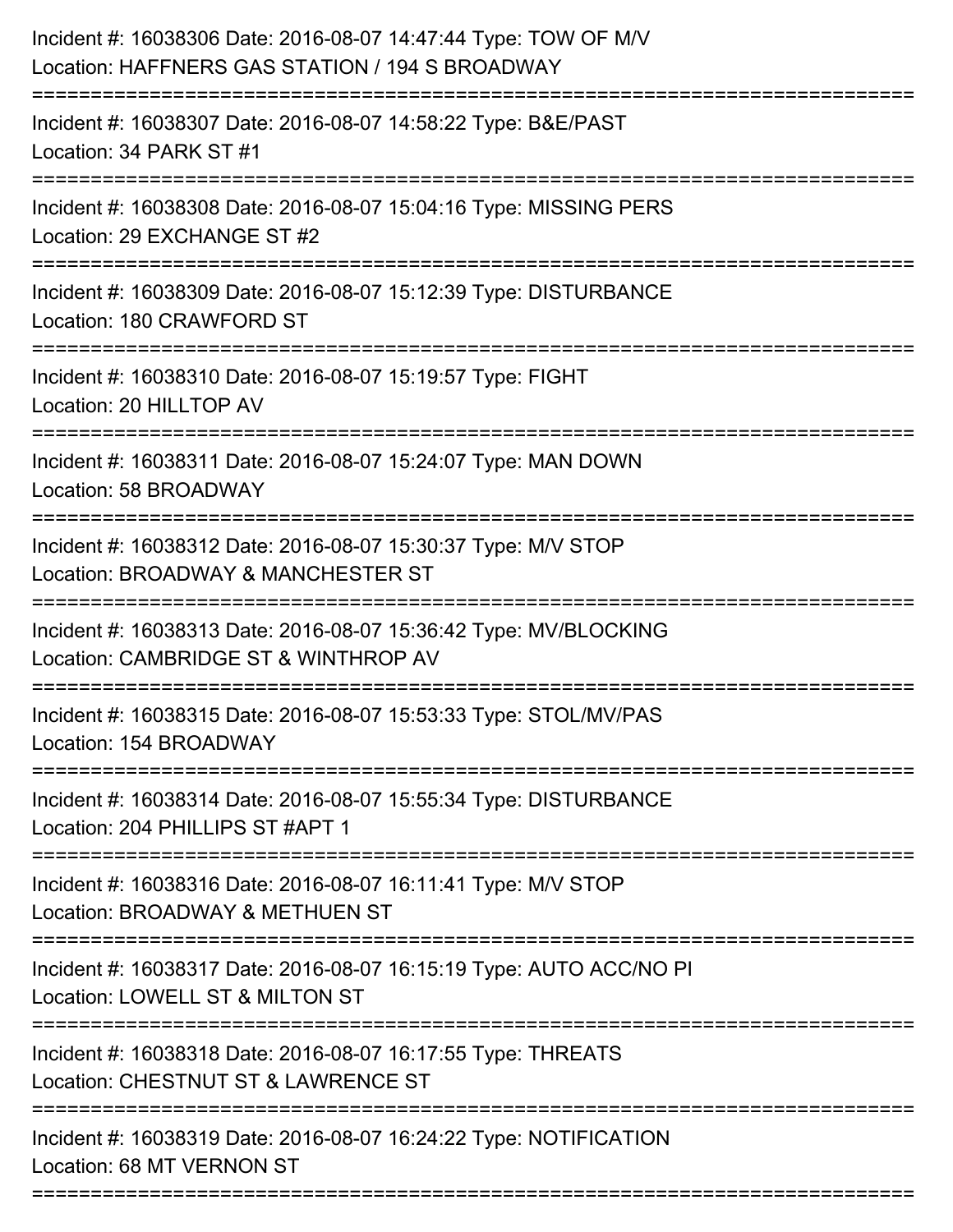Location: 73 NESMITH ST #2

| Incident #: 16038321 Date: 2016-08-07 16:57:07 Type: NOISE ORD<br>Location: 27 PARK ST                                  |
|-------------------------------------------------------------------------------------------------------------------------|
| Incident #: 16038322 Date: 2016-08-07 17:06:45 Type: SUS PERS/MV<br>Location: COR UNUM MEAL CENTER / 191 SALEM ST       |
| Incident #: 16038323 Date: 2016-08-07 17:14:12 Type: NOISE ORD<br>Location: 14 PLATT ST                                 |
| Incident #: 16038324 Date: 2016-08-07 17:26:42 Type: NOISE ORD<br>Location: 45 FOREST ST                                |
| ==================<br>Incident #: 16038325 Date: 2016-08-07 17:29:14 Type: GENERAL SERV<br>Location: 33 BIGELOW ST FL 2 |
| Incident #: 16038326 Date: 2016-08-07 17:34:37 Type: MAL DAMAGE<br>Location: 29 ORCHARD ST                              |
| Incident #: 16038327 Date: 2016-08-07 17:37:13 Type: ALARM/BURG<br>Location: SHALOM AUTO SALES INC. / 8 CARVER ST       |
| Incident #: 16038328 Date: 2016-08-07 17:40:55 Type: NOISE ORD<br>Location: 11 RHINE ST                                 |
| Incident #: 16038329 Date: 2016-08-07 17:49:37 Type: M/V STOP<br>Location: WINTHROP AV                                  |
| Incident #: 16038330 Date: 2016-08-07 17:52:42 Type: NOTIFICATION<br>Location: 66 MT VERNON ST                          |
| Incident #: 16038331 Date: 2016-08-07 17:59:27 Type: M/V STOP<br>Location: AMESBURY ST & COMMON ST                      |
| Incident #: 16038332 Date: 2016-08-07 18:04:08 Type: CK WELL BEING<br>Location: 5 CONDUIT ST #2 FL 2                    |
| Incident #: 16038334 Date: 2016-08-07 18:17:02 Type: GENERAL SERV<br>Location: BROOKFIELD ST & BOWDOIN ST               |
|                                                                                                                         |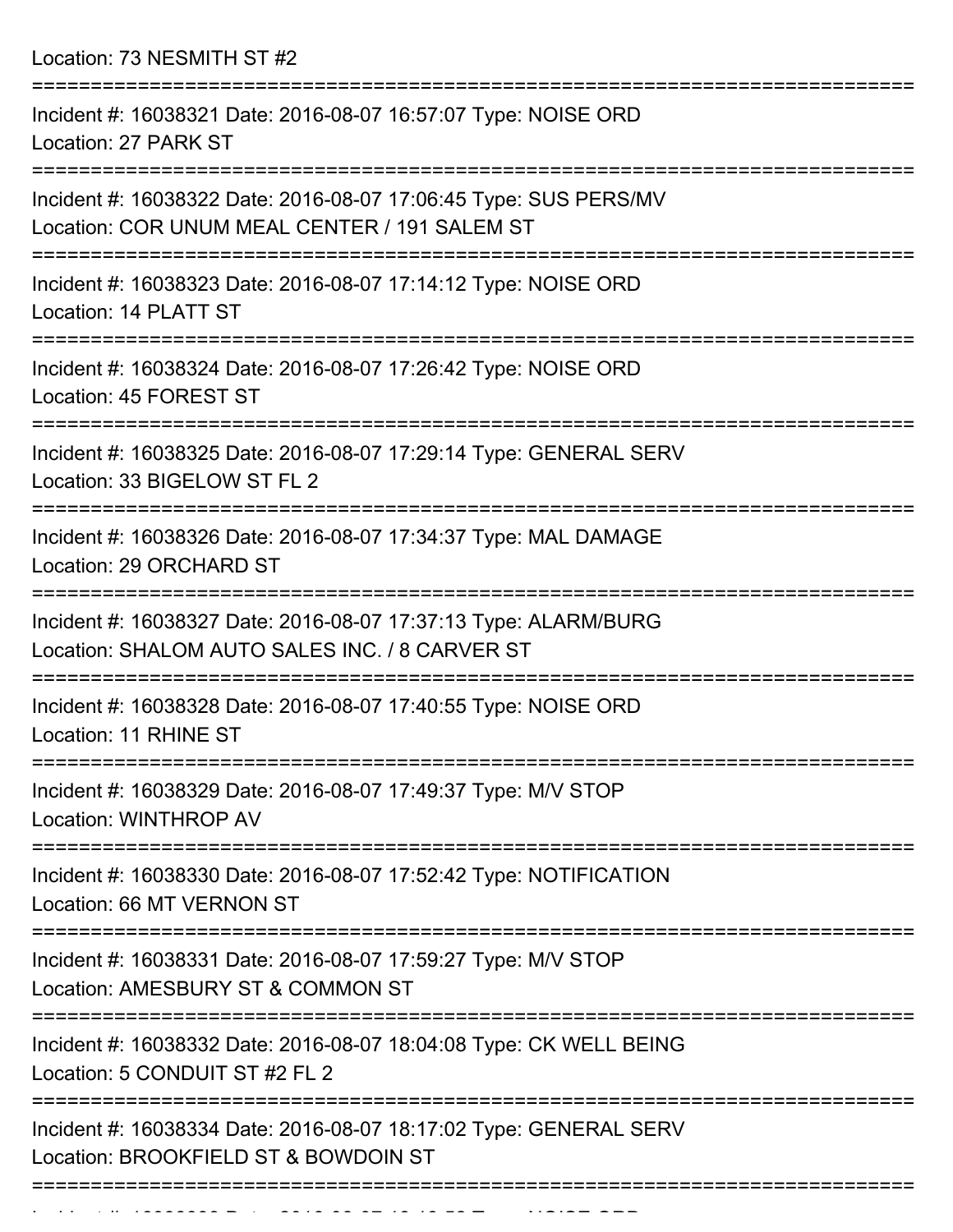| Incident #: 16038335 Date: 2016-08-07 18:21:01 Type: ALARM/BURG<br>Location: POLISH-AMERICAN CLUB / 23 MONMOUTH ST<br>:=============== |
|----------------------------------------------------------------------------------------------------------------------------------------|
| Incident #: 16038336 Date: 2016-08-07 18:25:11 Type: VIO CITY ORD<br>Location: CAMBRIDGE ST & WINTHROP AV                              |
| Incident #: 16038337 Date: 2016-08-07 18:31:19 Type: M/V STOP<br>Location: HAMPSHIRE ST & LOWELL ST                                    |
| Incident #: 16038338 Date: 2016-08-07 18:34:24 Type: STOL/MV/PAS<br>Location: 17 PLATT ST                                              |
| Incident #: 16038339 Date: 2016-08-07 18:38:47 Type: NOISE ORD<br>Location: 78 CENTRE ST                                               |
| Incident #: 16038340 Date: 2016-08-07 18:40:00 Type: TOW OF M/V<br>Location: 265 HOWARD ST                                             |
| Incident #: 16038341 Date: 2016-08-07 18:41:36 Type: NOISE ORD<br>Location: 42 BENNINGTON ST                                           |
| Incident #: 16038342 Date: 2016-08-07 18:47:54 Type: NOISE ORD<br>Location: 30 TEXAS AV                                                |
| Incident #: 16038343 Date: 2016-08-07 18:51:31 Type: M/V STOP<br><b>Location: FRANKLIN ST</b>                                          |
| Incident #: 16038344 Date: 2016-08-07 18:54:20 Type: A&B D/W PAST<br>Location: 383 HAVERHILL ST                                        |
| Incident #: 16038345 Date: 2016-08-07 18:57:17 Type: DOMESTIC/PAST<br>Location: 700 ESSEX ST                                           |
| Incident #: 16038346 Date: 2016-08-07 18:59:06 Type: MEDIC SUPPORT<br>Location: 90 MARSTON ST                                          |
| Incident #: 16038347 Date: 2016-08-07 19:02:39 Type: MEDIC SUPPORT<br>Location: TACOS LUPITA / 505 BROADWAY                            |
|                                                                                                                                        |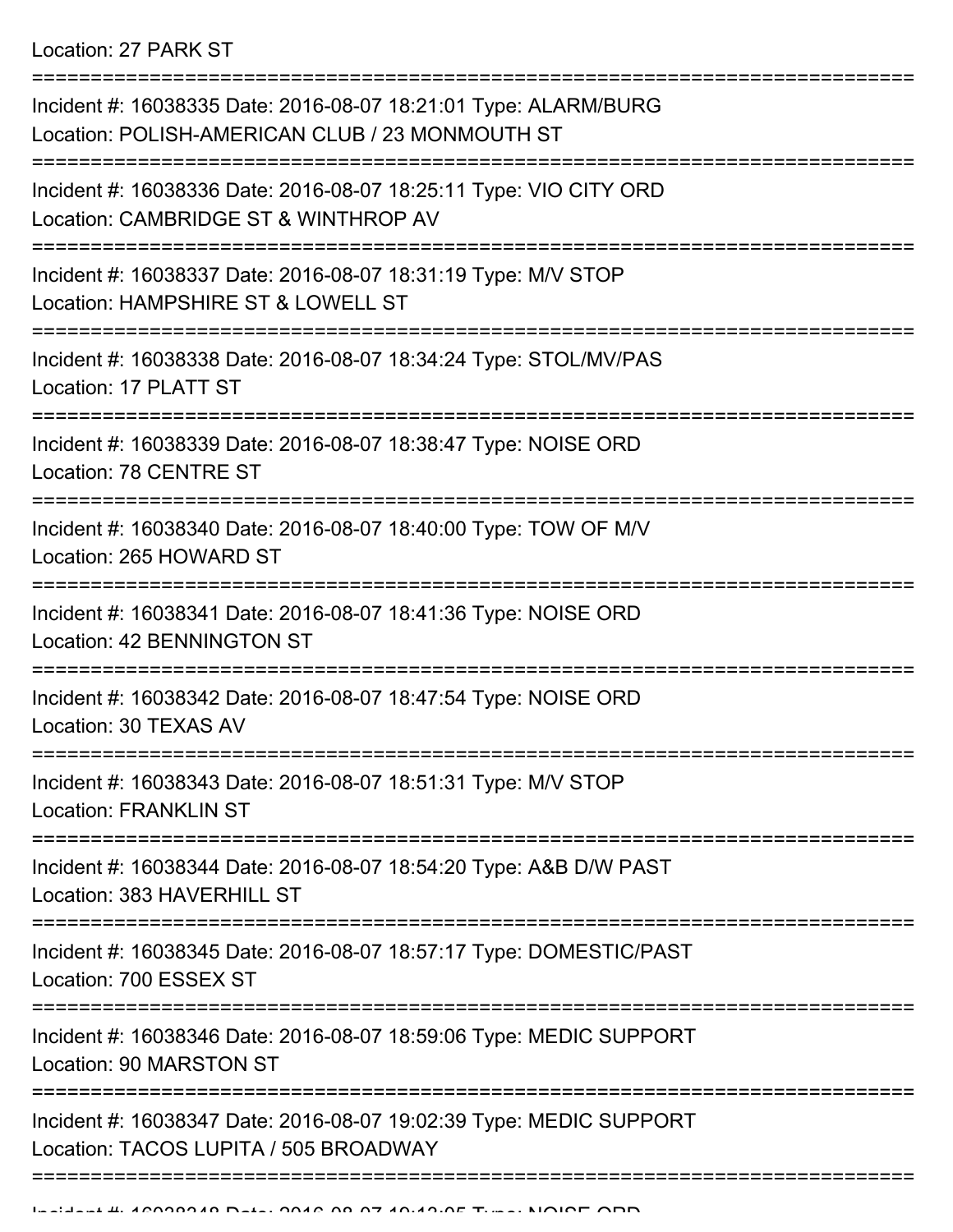| Location: LA VECINA MEAT MARKET / 202 BROADWAY                                                                                  |
|---------------------------------------------------------------------------------------------------------------------------------|
| Incident #: 16038349 Date: 2016-08-07 19:24:35 Type: NOISE ORD<br>Location: 210 WATER ST                                        |
| Incident #: 16038350 Date: 2016-08-07 19:30:07 Type: NOISE ORD<br>Location: 30 TEXAS AV                                         |
| Incident #: 16038351 Date: 2016-08-07 19:37:00 Type: NOISE ORD<br>Location: 1042 ESSEX ST                                       |
| Incident #: 16038352 Date: 2016-08-07 19:37:21 Type: VIO CITY ORD<br>Location: 506 LOWELL ST                                    |
| Incident #: 16038353 Date: 2016-08-07 19:39:49 Type: NOISE ORD<br>Location: 14 E PLATT ST                                       |
| :=================================<br>Incident #: 16038354 Date: 2016-08-07 19:44:18 Type: NOISE ORD<br>Location: 448 LOWELL ST |
| Incident #: 16038356 Date: 2016-08-07 19:48:29 Type: M/V STOP<br>Location: MCDONALDS / 50 BROADWAY                              |
| Incident #: 16038355 Date: 2016-08-07 19:48:40 Type: AUTO ACC/NO PI<br>Location: BOXFORD ST & PHILLIPS ST                       |
| Incident #: 16038357 Date: 2016-08-07 19:55:10 Type: NOISE ORD<br>Location: 11 BENNINGTON ST                                    |
| Incident #: 16038358 Date: 2016-08-07 20:03:05 Type: NOISE ORD<br>Location: HAFFNER'S GAS STATION / 69 PARKER ST                |
| Incident #: 16038359 Date: 2016-08-07 20:05:05 Type: M/V STOP<br>Location: BOXFORD ST & PHILLIPS ST                             |
| Incident #: 16038360 Date: 2016-08-07 20:19:09 Type: NOISE ORD<br>Location: 168 SPRUCE ST                                       |
| Incident #: 16038361 Date: 2016-08-07 20:19:24 Type: NOISE ORD<br>Location: STEARNS AV & LAWRENCE ST                            |
| Incident #: 16038362 Date: 2016-08-07 20:24:55 Type: NOISE ORD                                                                  |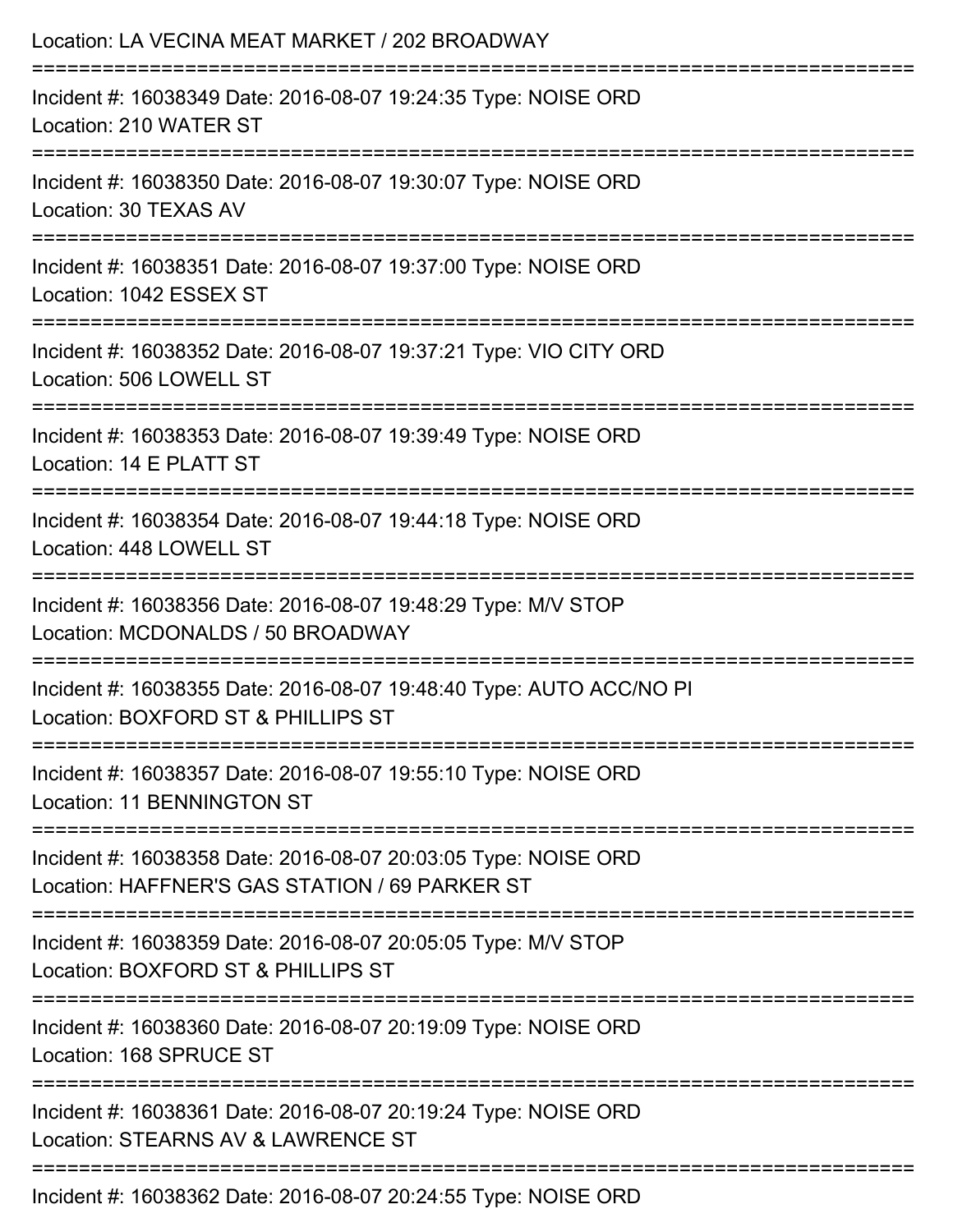| Incident #: 16038363 Date: 2016-08-07 20:25:31 Type: M/V STOP<br>Location: 425 MARKET ST                                       |
|--------------------------------------------------------------------------------------------------------------------------------|
| Incident #: 16038364 Date: 2016-08-07 20:26:48 Type: NOISE ORD<br><b>Location: 11 BENNINGTON ST</b>                            |
| Incident #: 16038365 Date: 2016-08-07 20:28:26 Type: MEDIC SUPPORT<br>Location: 30 MANN ST                                     |
| Incident #: 16038366 Date: 2016-08-07 20:30:31 Type: M/V STOP<br>Location: MARKET ST & S UNION ST                              |
| Incident #: 16038367 Date: 2016-08-07 20:32:08 Type: NOISE ORD<br>Location: 14 E PLATT ST<br>================================= |
| Incident #: 16038368 Date: 2016-08-07 20:41:38 Type: NOISE ORD<br>Location: 35 CHICKERING ST                                   |
| Incident #: 16038370 Date: 2016-08-07 20:44:12 Type: LARCENY/PAST<br>Location: 178 PHILLIPS ST                                 |
| Incident #: 16038369 Date: 2016-08-07 20:44:29 Type: NOISE ORD<br>Location: 26 CHESTER ST                                      |
| Incident #: 16038371 Date: 2016-08-07 20:50:23 Type: NOISE ORD<br>Location: 12 TEXAS AV                                        |
| Incident #: 16038372 Date: 2016-08-07 20:50:38 Type: NOISE ORD<br>Location: 136 EXCHANGE ST                                    |
| Incident #: 16038373 Date: 2016-08-07 20:56:44 Type: NOISE ORD<br>Location: 26 CHESTER ST                                      |
| Incident #: 16038374 Date: 2016-08-07 21:06:02 Type: NOISE ORD<br>Location: 97 BEACON ST                                       |
| Incident #: 16038375 Date: 2016-08-07 21:40:06 Type: ALARM/HOLD<br>Location: 55 AMHERST ST                                     |
| Incident #: 16038376 Date: 2016-08-07 21:56:45 Type: NOISE ORD                                                                 |